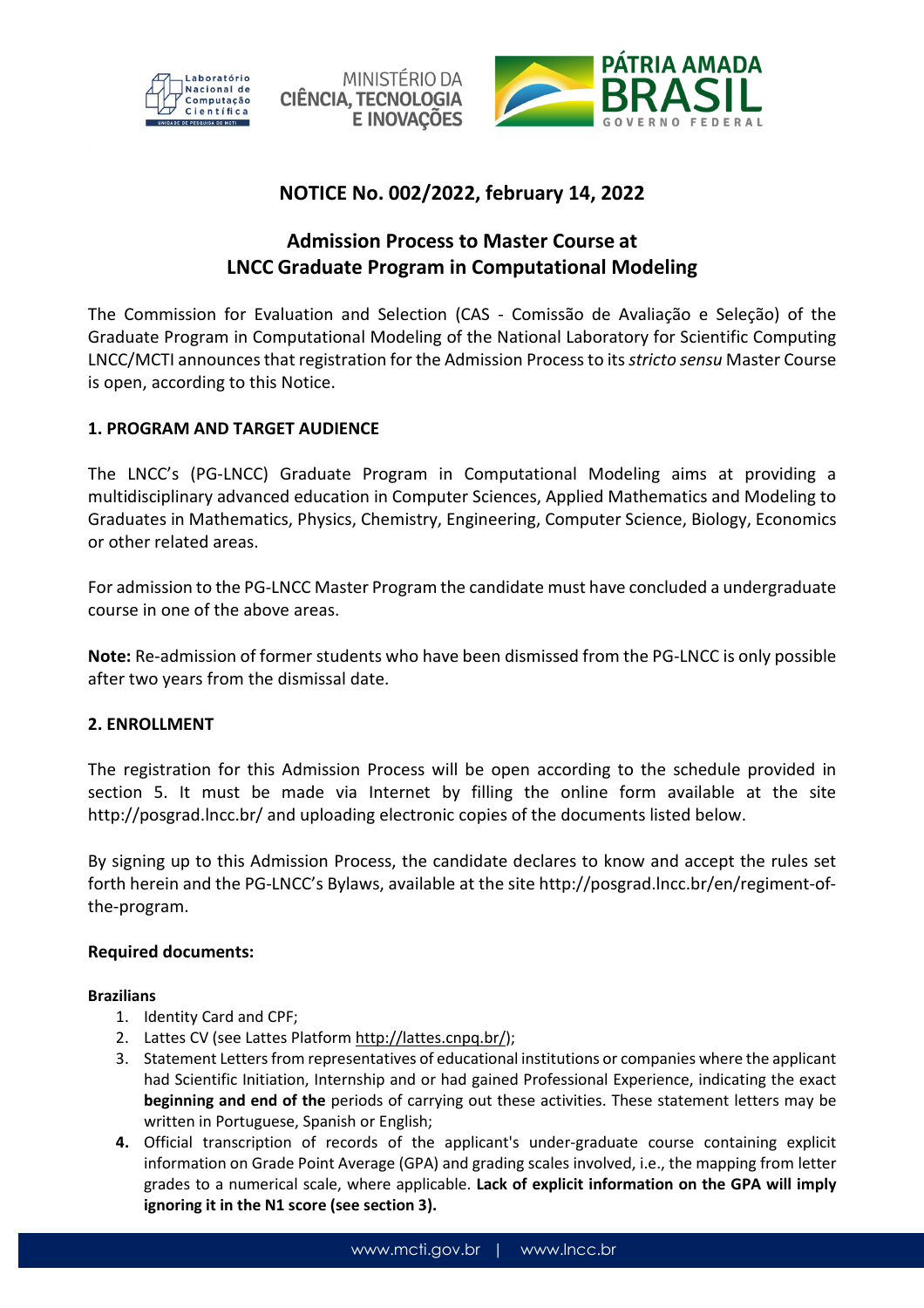

MINISTÉRIO DA **CIÊNCIA, TECNOLOGIA E INOVAÇÕES** 



- 5. Undergraduate diploma or alternatively a letter from the administration representative of the undergraduation institution attesting that the candidate is a undergraduate student and stating the expected undergraduation date;
- 6. Letter of Intentions explaining candidate's previous experiences in the areas of this Public Edict (Section 1), his(her) motivation and area(s) of interest to enter the PG/LNCC (maximum one page);
- 7. Additional documents **(single file)** according to Appendix I.
- **8. Spreadsheet available in Appendix II, which should be filled in, according to the rules defined in Appendix I**.

#### **Foreigners**

- 1. Passport
- 2. Curriculum Vitae;
- 3. Letters from representatives of educational institutions or companies where the applicant had Scientific Initiation, Internship and or had gained Professional Experience, with descriptions of the developed activities and information on **their start and end dates**;
- 4. Official transcription of records of the applicant's under-graduate course containing explicit information on Grade Point Average (GPA) and grading scales involved, i.e., the mapping from letter grades to a numerical scale, where applicable. **Lack of explicit information on the GPA will imply ignoring it in the N1 score (see section 3);**
- 5. Undergraduate diploma or, alternatively, a letter from an administration representative of the undergraduation institution attesting that the candidate is a graduate student and stating the expected undergraduation date;
- 6. Letter of Intentions explaining candidate's previous experiences in the areas of this Public Edict (Section 1), his(her) motivation and area(s) of interest to enter the PG/LNCC (maximum one page);
- 7. Additional documents **(single file)** according to Appendix I.
- **8. Spreadsheet available in Appendix II, which should be filled in, according to the rules defined in Appendix I.**

**Note:** The documents referred to in the items 3 to 7 above may be presented in Portuguese, Spanish or English. **Do not include documents of any sort that are not strictly those required in this Notice.** 

## **3. ADMISSION PROCESS**

The Admission Process will be held in two stages:

**First Stage:** Document analysis and pre-selection of candidates based on the quantitative assessment their curricula vitae, defined by the N1 score (between 0 and 10) described in Appendix I.

**Second Stage:** Candidates pre-selected in the First Stage will be examined orally on the content of their academic transcripts; letter of intentions and other submitted documents,

as well as their interests and previous experience in topics related to Computational Modeling (Mathematics, Modeling and Computation). A N2 score (between 0 and 10) will be assigned to the candidate's performance on the oral examination.

**Notes:** The oral examination may be held via videoconference, provided that the candidate requests it when applying to the admission process. The LNCC will not be responsible for providing

technical resources and equipment or for operational failures that may occur during the video conferencing process.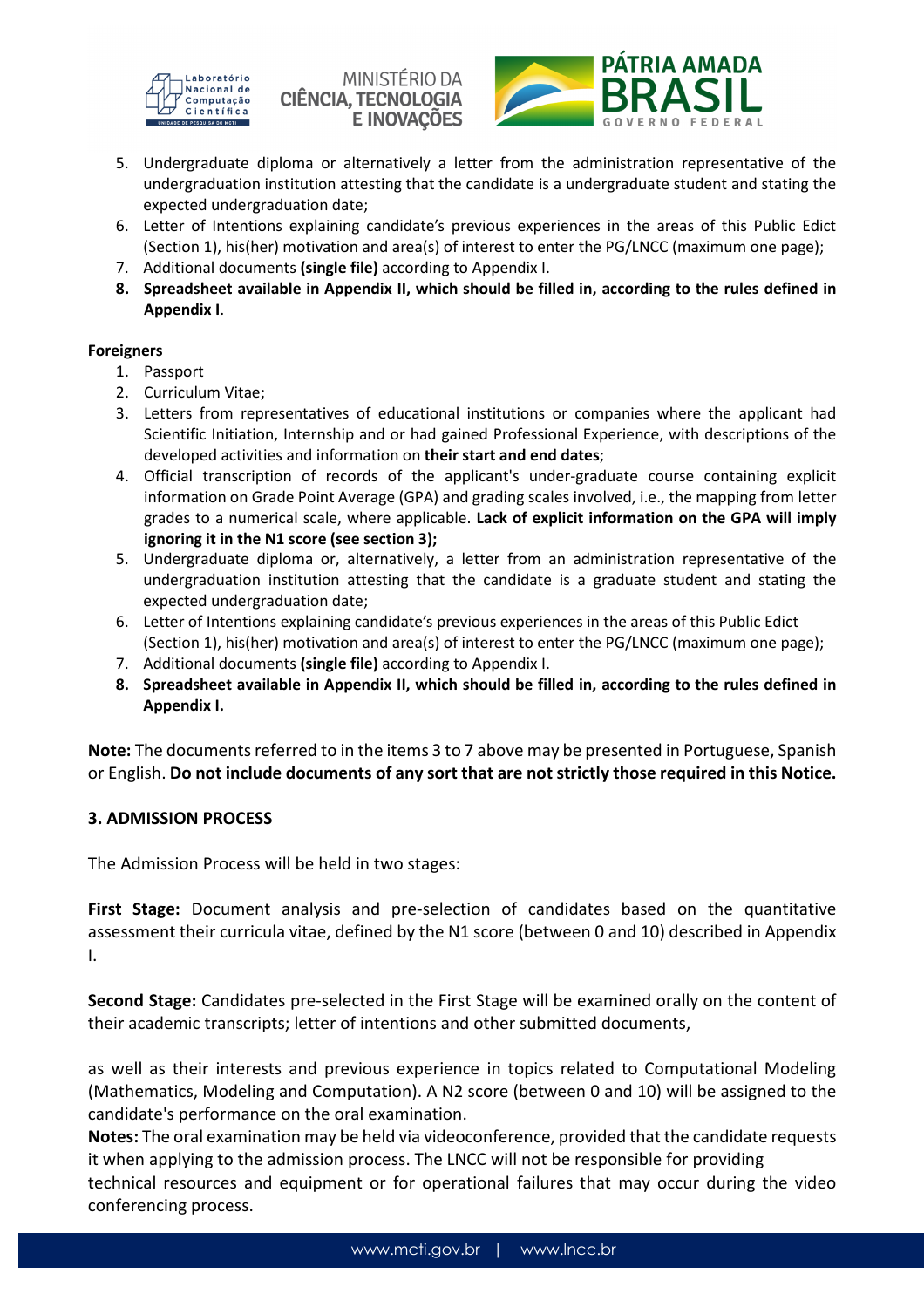





## **4. CLASSIFICATION AND ELIMINATION CRITERIA**

## **First Stage:**

**Classification criterion:** Candidates will be sorted in descending order of N1 Scores (see Appendix I). **Elimination criterion:** Up to 1.5V candidates will be selected to participate in the Second Stage if the candidate's N1 Score is greater or equal to 7.0, where V is the number of vacancies available in this Admission Process (see section 6).

## **Second Stage:**

**Classification criterion:** candidates will be ranked in descending order of their Final Score NF = (4 × N1 + 6 × N2) / 10. **Elimination criterion:** Up to V candidates with Final Score (NF>=7.0) will be accepted to enroll in the PG-LNCC Doctoral Program, where V is the number of available vacancies in this admission process (see section 6).

## **5. CALENDAR**

**Application Period**: from March 07 (8:00 a.m.\*) to April 11, 2022(6:00 p.m.\*)\*GMT-3 **Result of First Stage**: May 11, 2022. **Second Stage**: from May 17-19, 2022. **Final Result of the Admission Process**: May 23, 2022.

The results of each stage will be announced on the LNCC website (http://www.posgrad.lncc.br/), and the final result will also be sent to the applicant via e-mail.

## **6. NUMBER OF VACANCIES**

Eight **(8) vacancies** are offered in this Admission Process.

## **7. ENROLLMENT IN THE PG-LNCC PROGRAM**

Accepted candidates must enroll in the PG-LNCC Master Program in **June or September**, abiding by the 2022 academic calendar (available in the PG-LNCC homepage), at the Secretariat of the Graduate LNCC program, from 09:00 am to 12:00 pm and from 1:00pm to 4:30pm.

**The enrollment approval is subject to the presentation of the following authenticated documentation: Passport, transcript(s) of records and diploma(s) or master degree certificate(s).**

## **8. VALIDITY OF THE ADMISSION PROCESS**

The result of this Admission Process is valid for **4 months** from the date of publication of the final result.

## **9. APPEALS**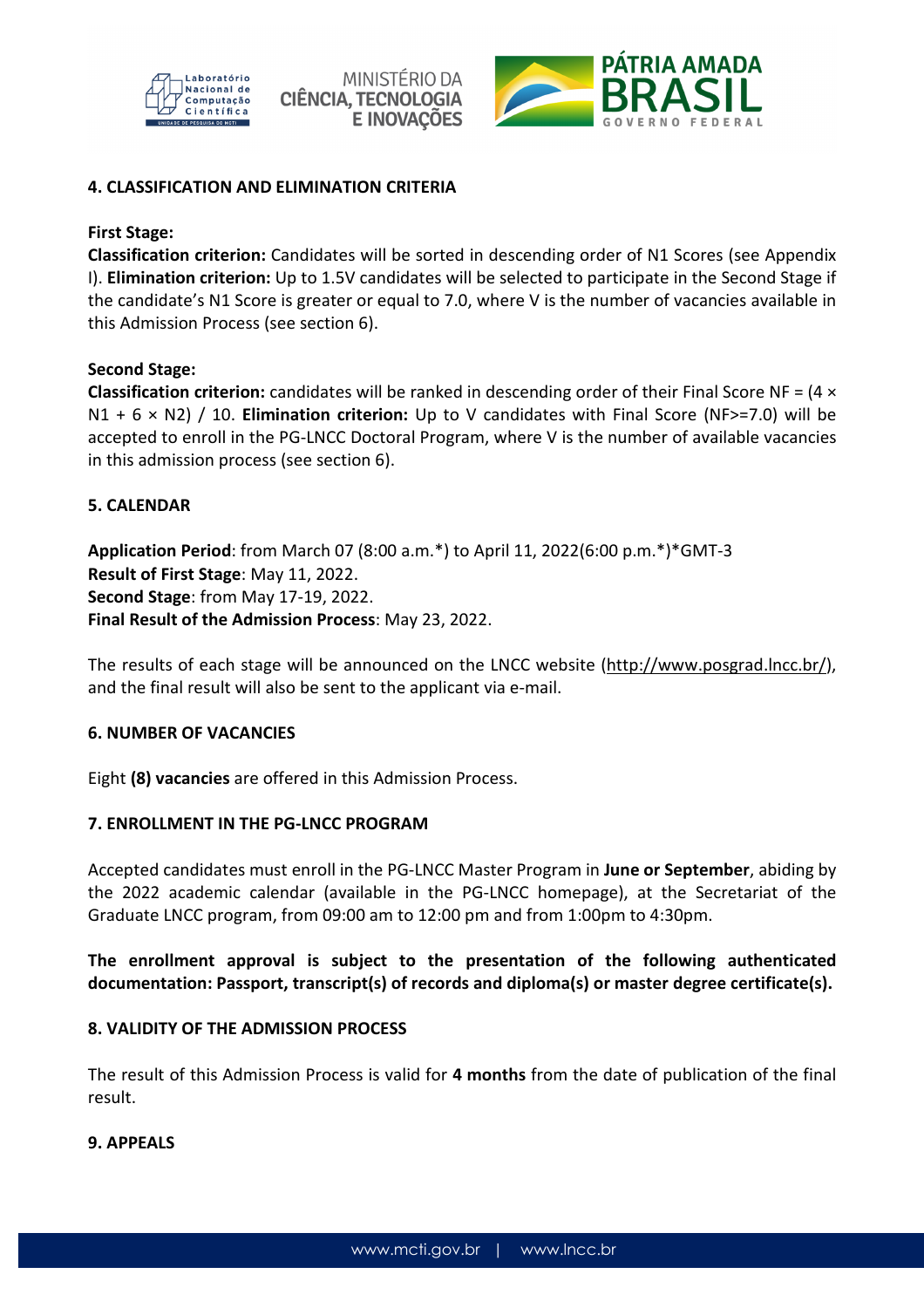





Any appeals against the results of each stage of this Admission Process must be submitted in writing to the LNCC Coordination of Graduate Studies in Computational Modeling Program within **48 (fortyeight) hours** from the date the result of each stage is published.

#### **10. GENERAL PROVISIONS**

The information provided by the applicant will be his/her sole responsibility and any candidate may, at any time, be excluded from the Admission Process if proven that any provided document and/or information was fake or untruthful.

The cases not covered herein shall be resolved by the LNCC RESEARCH AND HUMAN RESOURCES TRAINING COUNCIL (CPFRH – Conselho de Pesquisa e Formação de Recursos Humanos).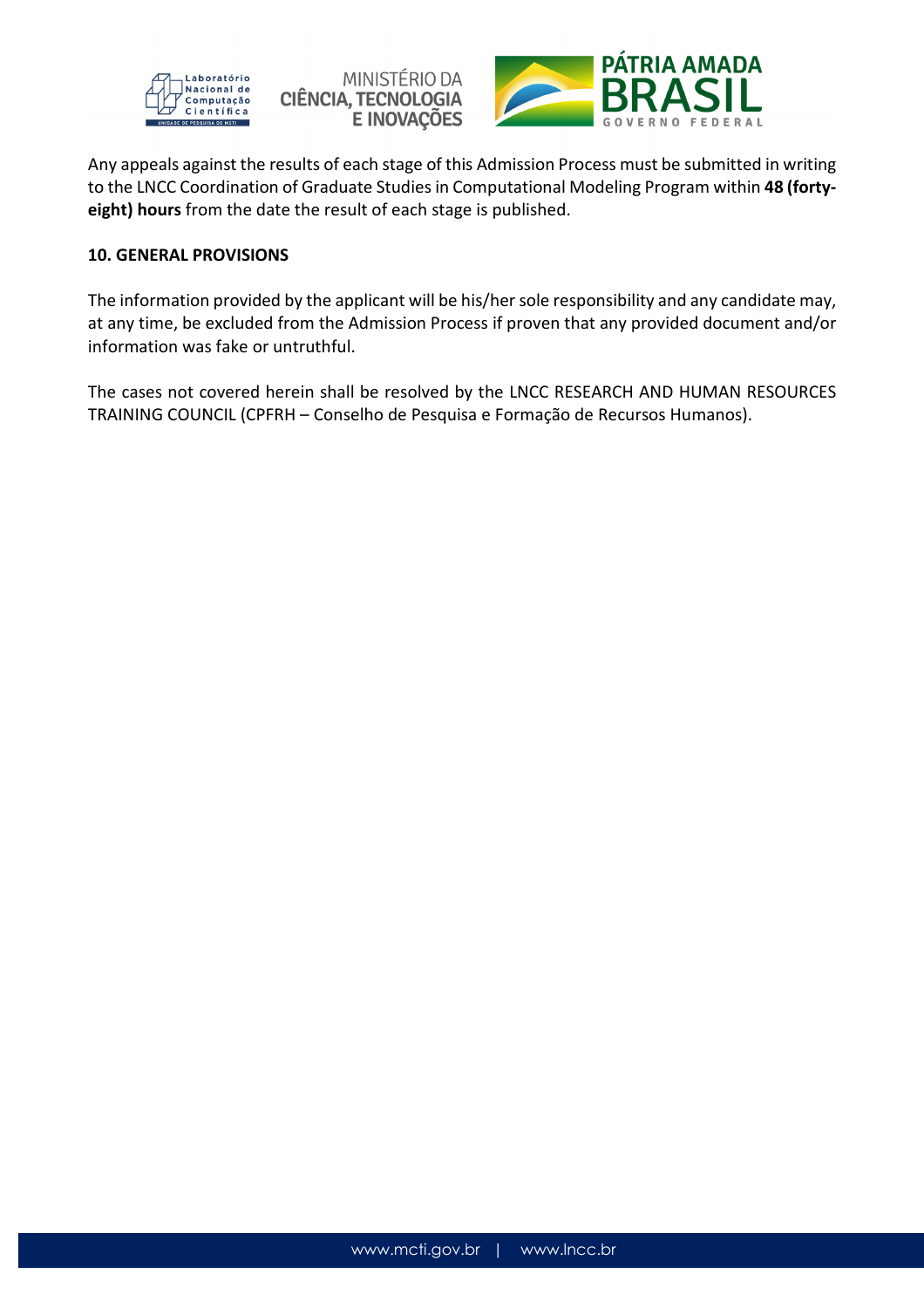



## **Appendix I**

| $p_{2}$            | General Point Average (GPA) of the undergratuation course <sup>1</sup> adjusted to the range between     |  |  |
|--------------------|----------------------------------------------------------------------------------------------------------|--|--|
|                    | 0 to 10 (decimal)                                                                                        |  |  |
| $\boldsymbol{p_3}$ | Ministry of Education evaluation index <sup>3</sup> for the course, in the range of 1 to 5               |  |  |
| $p_{4}$            | Scientific Initiation (in years); minimum 6 months <sup>4</sup>                                          |  |  |
| $p_{5}$            | Experience/internship in the training area related to the PG-LNCC (in years);                            |  |  |
|                    | Minimum of 1 year and within the last 5 years <sup>5,</sup> , in areas related with the PG/LNCC (Section |  |  |
|                    | 1                                                                                                        |  |  |
| $\boldsymbol{p_6}$ | Published full paper in an indexed journal <sup>6</sup> with editorial board and peer review             |  |  |
|                    | (in number of articles in the past 5 years), in areas related with the PG/LNCC (Section 1)               |  |  |
| $p_7$              | Published full paper in conferences or in a non-indexed journal <sup>7</sup> with editorial board and    |  |  |
|                    | peer review (in number of articles in the past 5 years, in areas related with the PG/LNCC                |  |  |
|                    | (Section 1)                                                                                              |  |  |
| $p_{8}$            | Published abstracts in conferences <sup>8</sup> (in number of abstracts in the past 5 years, in areas    |  |  |
|                    | related with the PG/LNCC (Section 1)                                                                     |  |  |
| $p_{9}$            | Honors and academic awards <sup>9:</sup> (a) Best thesis, dissertation, paper, software in International |  |  |
|                    | or National level: value 1.0; (b) medalist in Academic Olympiads, best poster, paper/software            |  |  |
|                    | in congress, best national Scientific Initiation work: 0.5; (c) Regional Academic Awards: 0.25           |  |  |
|                    | (NOTE: Maximum value for this parameter is 1.5)                                                          |  |  |
| $p_{10}$           | Diplomas in more than one (different) undergraduate courses <sup>10</sup> , $p_{10} \in \{0,1\}$         |  |  |
|                    | $1 =$ more one diploma                                                                                   |  |  |
|                    | $0 =$ one diploma                                                                                        |  |  |

The parameters  $p_4$  to  $p_9$  will be set base on the information provided in the CV of the candidate and from the supporting documentation provided*.* **According to the documents required (item 7), the candidates must describe in full in the spreadsheet provided in Appendix II the values of the required parameters.** 

**<sup>1</sup>**For candidates with multiple undergraduate degrees: the GPA of only one undergraduate course will be considered for  $p_2$  and the GPA of only one graduate course will be considered for p0. The candidate must decide which one to fill in in the form provided in Appendix III

<sup>2</sup>Continuous CPC or, if inexistent that, a value equal to 2 + d, where d = 0 if the course nominal duration is less than 2400 hours and  $d = 1$  otherwise. If the candidate understands that, in the absence of CPC, his/her undergraduate course should be given a higher grade than the standard value defined in the previous sentence, the candidate can attach, at the time of registration, a letter (1 page) and documentation to support his/her argument. CAS then evaluates the candidate's request, deciding the grade to be attributed to his/her undergraduation course (2 to 5).

<sup>3</sup>Append to the documentation the Statement Letter from the educational institutions where the applicant had Scientific Initiation, with the dates of start and end of each scientific initiation project. The value of  $p_4$  must be necessarily supported by formal evidence given in the Statement

Letters. The Statement Letters may be written in Portuguese, English or Spanish.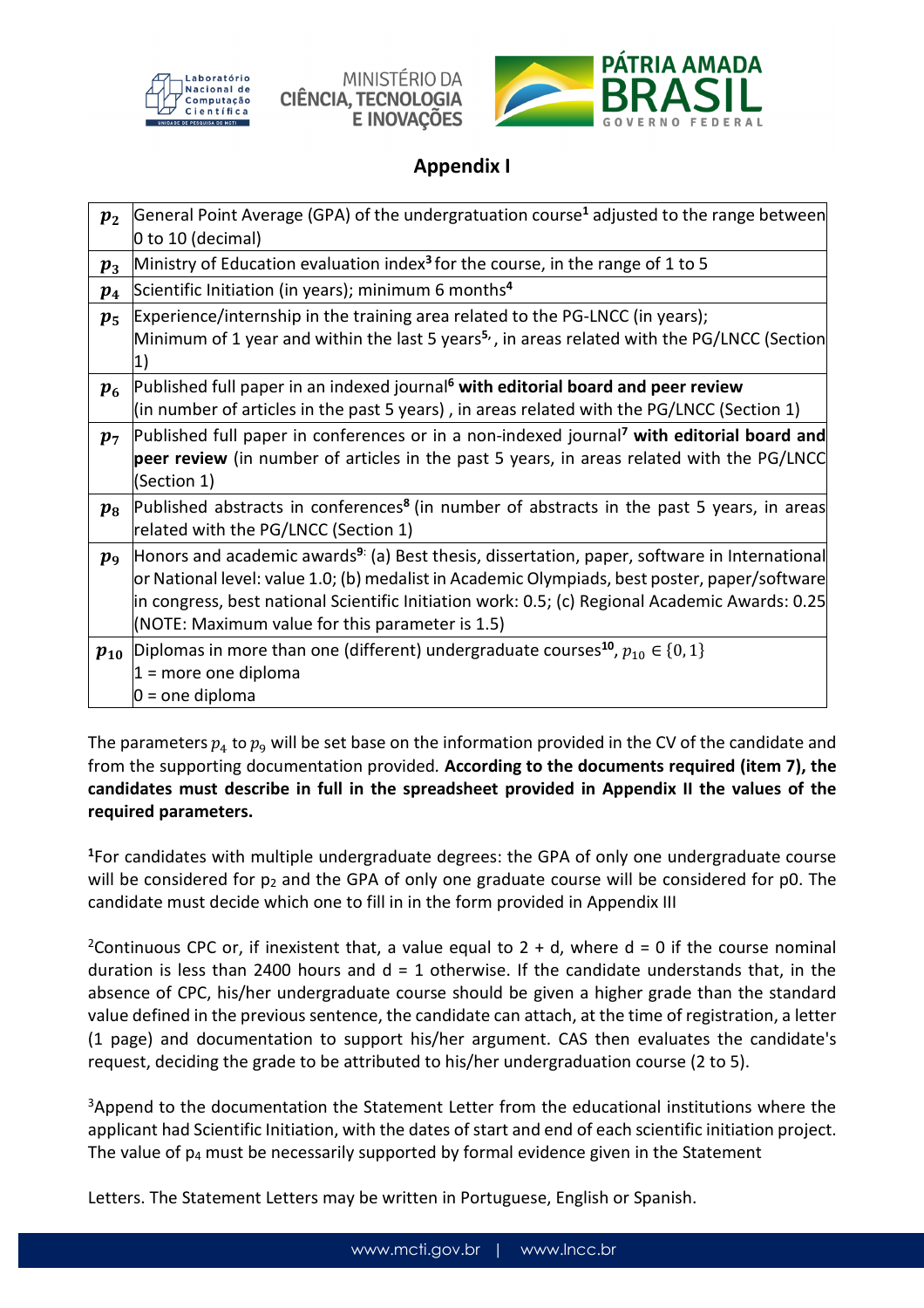





<sup>4</sup>Append to the documentation Statement Letters of the institutions (or companies) where the internship was conducted or where professional experience was obtained, stating the exact period when the activities were carried out. The value of  $p_5$  must be necessarily supported by formal. The Statement Letters may be written in Portuguese, English or Spanish.

5Only full-papers published in journals indexed by Scientific Citation Index Expanded (http://ipscience.thomsonreuters.com/mjl/) will be considered. **Append to the documentation the first page of each paper, stating the month and year of publication.** 

<sup>6</sup> Only full-papers (5 or more pages) published in conferences and non-indexed journals will be considered. Append to the documentation the first page of each paper, stating the month and year of publication **in order to prove the publication of the paper in the proceedings of the event (a certificate for paper presentation does not prove the paper's publication).** 

 $7$ Append to the documentation the first page of each paper, stating the month and year of publication **in order to prove the publication of the paper in the proceedings of the event (a certificate for paper presentation does not prove the paper's publication).** 

<sup>8</sup>Append to the documentation the certificates corresponding to each award received. **Do not append certificate of participation of events, courses, etc.** 

<sup>9</sup> Distinct course (s), according to the areas identified in section 1, from that used in the calculation of parameter p2.**.**

## **N1 calculation formula**

$$
N1 = min \{ \mathcal{J}(p_2, ..., p_{10}); 10, 0 \}
$$

$$
\mathcal{J}(p_2,...,p_{10}) = \gamma p_2 \sqrt{20p_3} \n+ \beta \{f(p_4) + 0, 5f(p_5) + 2f(p_6) + f(p_7) + 0, 25f(p_8) + p_9 + p_{10}\}
$$

$$
f(x) = \rho \text{signal}(x) + \frac{x}{5}
$$
;  $\gamma = 0, 1$ ;  $\beta = 0, 7$ ;  $\rho = 0, 5$ ;

$$
signal(x) := \begin{cases} 1, & x > 0, \\ 0, & x = 0. \end{cases}
$$

#### **APENDIX II**